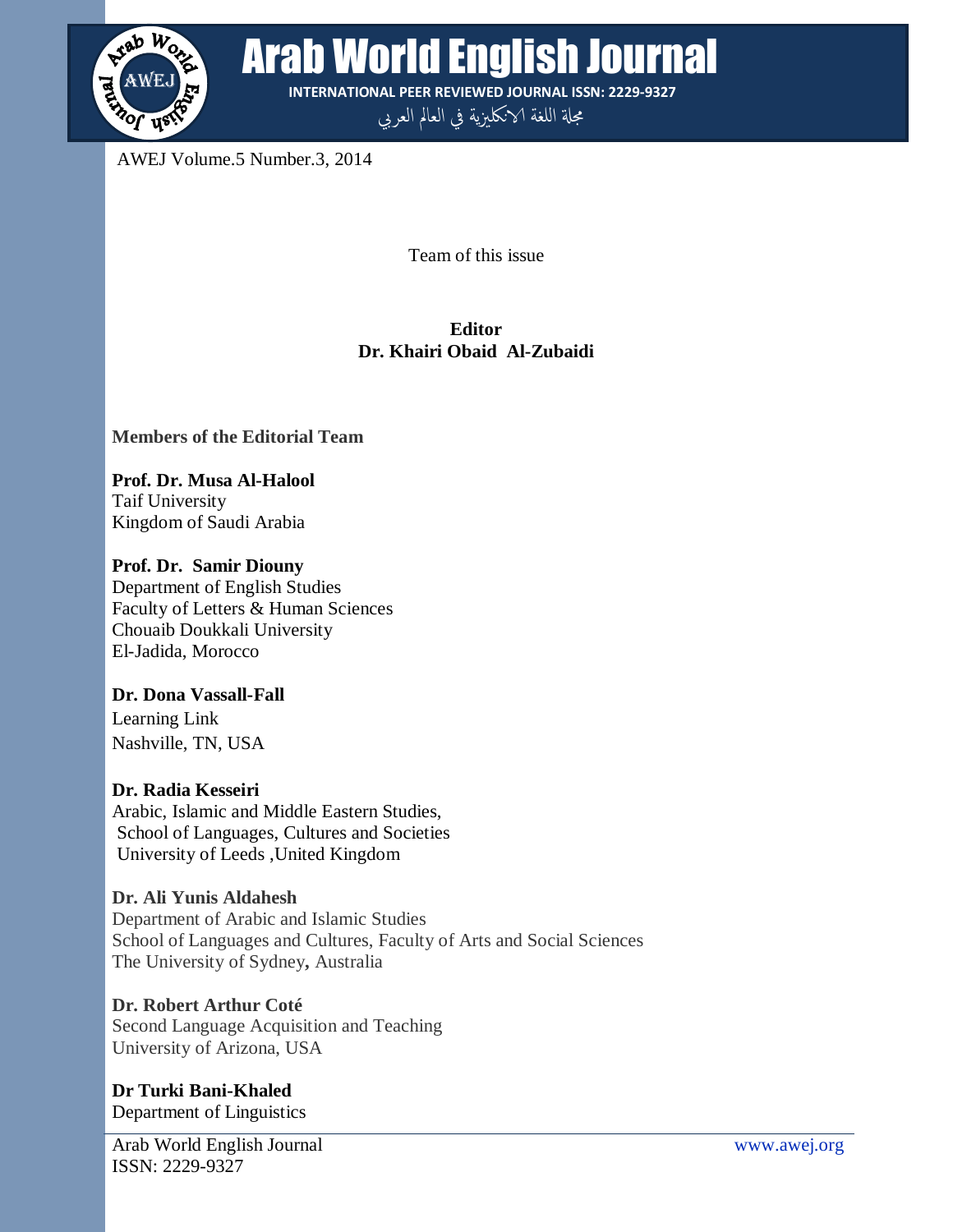#### **AWEJ Volume.5 Number.3, 2014**

Faculty of Foreign Languages University of Jordan Amman, Jordan

### **Dr. Shadi Saleh Neimneh**

Department of English, The Hashemite University Zarqa-Jordan

## **Dr. Khalid Al Seghayer,PhD**

College of Languages and Translation, Imam University , Riyadh , Saudi Arabia

## **Sara Kuehlhorn Friedman,**

Intensive English Language Program Portland State University Portland, Oregon,USA

## **Dr. Sharif Alghazo**

Jordan University of Science and Technology Irbid, Jordan

## **Dr. Mounir Ben Jilani Ben Zid**

Department of English College of Arts, Sultan Qaboos University Oman

#### **Dr. Jabreel Asghar**

King Abdul Aziz University, Jeddah, Saudi Arabia

#### **Dr. Muhammad Ajmal**

Government College Universiry, Punjab,Pakistan.

#### **Dr. Karnedi, M.A.**

English Language & Literature Department Indonesia Open University Indonesia

# **Dr. Junifer A. Abatayo**

English Language Center at Yanbu Colleges and Institutes, Royal Commission of Jubail and Yanbu Saudi Arabia